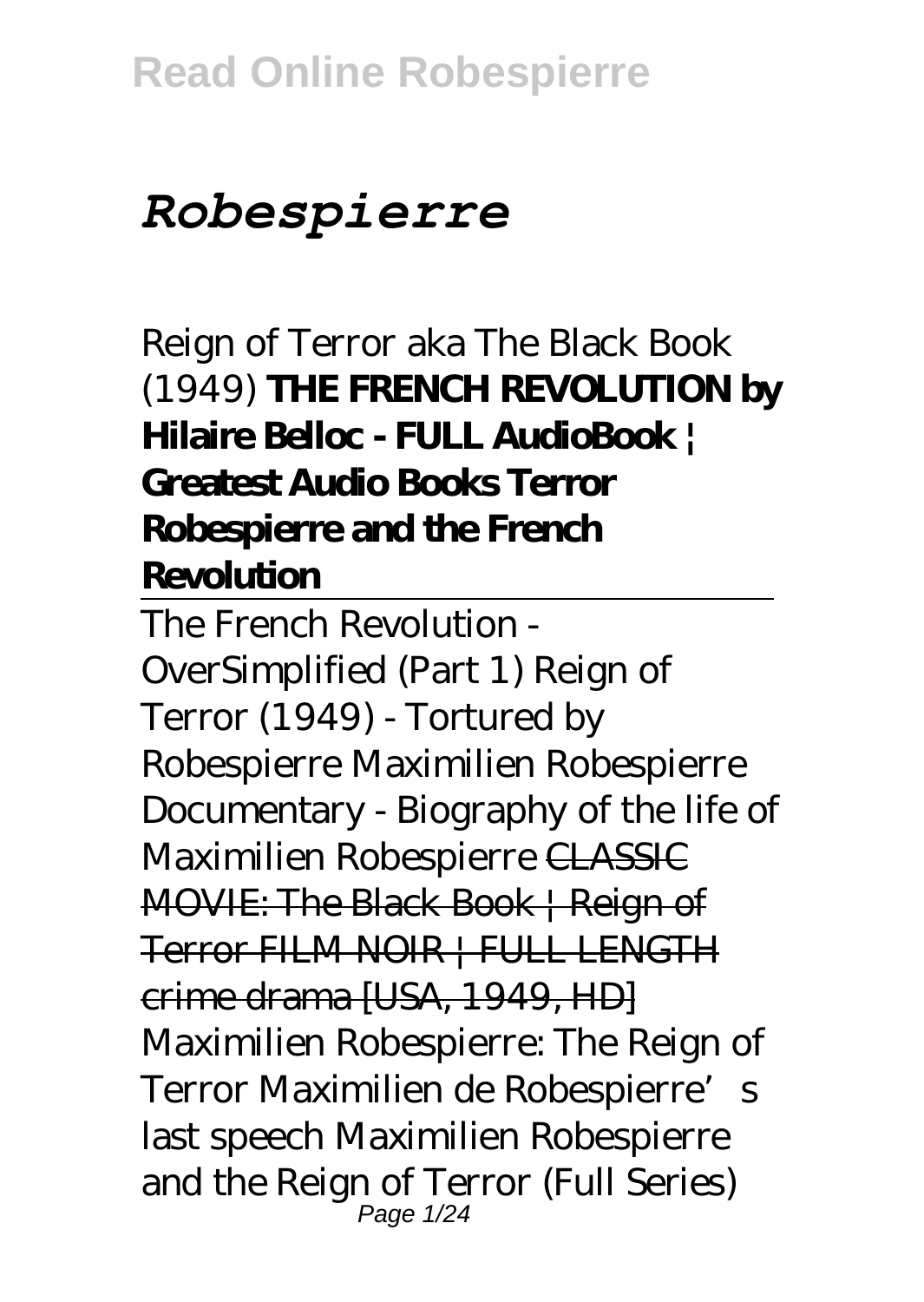*Colin Jones, "Maximilien Robespierre, Melancholic Victim of his own Virtue?" (2015) Maximillien Robespierre Biography* Richard Tice - The Brexit Lie Of \ "Sovereignty\"! *Most Gruesome Modern Torture Methods*

Brexiteer Has Exclusive Boris Johnson WhatsApp Proclaiming No Deal Brexit! French Revolution - Heads will roll

How Brexit May Affect You Personally! - Amazon SNP Bill To Stop Fire and Re-Hire Which is Destroying Thousands Of Lives! French Revolution - The Fall Of Robespierre \u0026 Saint Just **Maximilien Robespierre Tribute** Robespierre. La fabrication d'un monstre *Downfall of Robespierre Great Terror* Was Robespierre wicked?

6. Maximilien Robespierre and the Page 2/24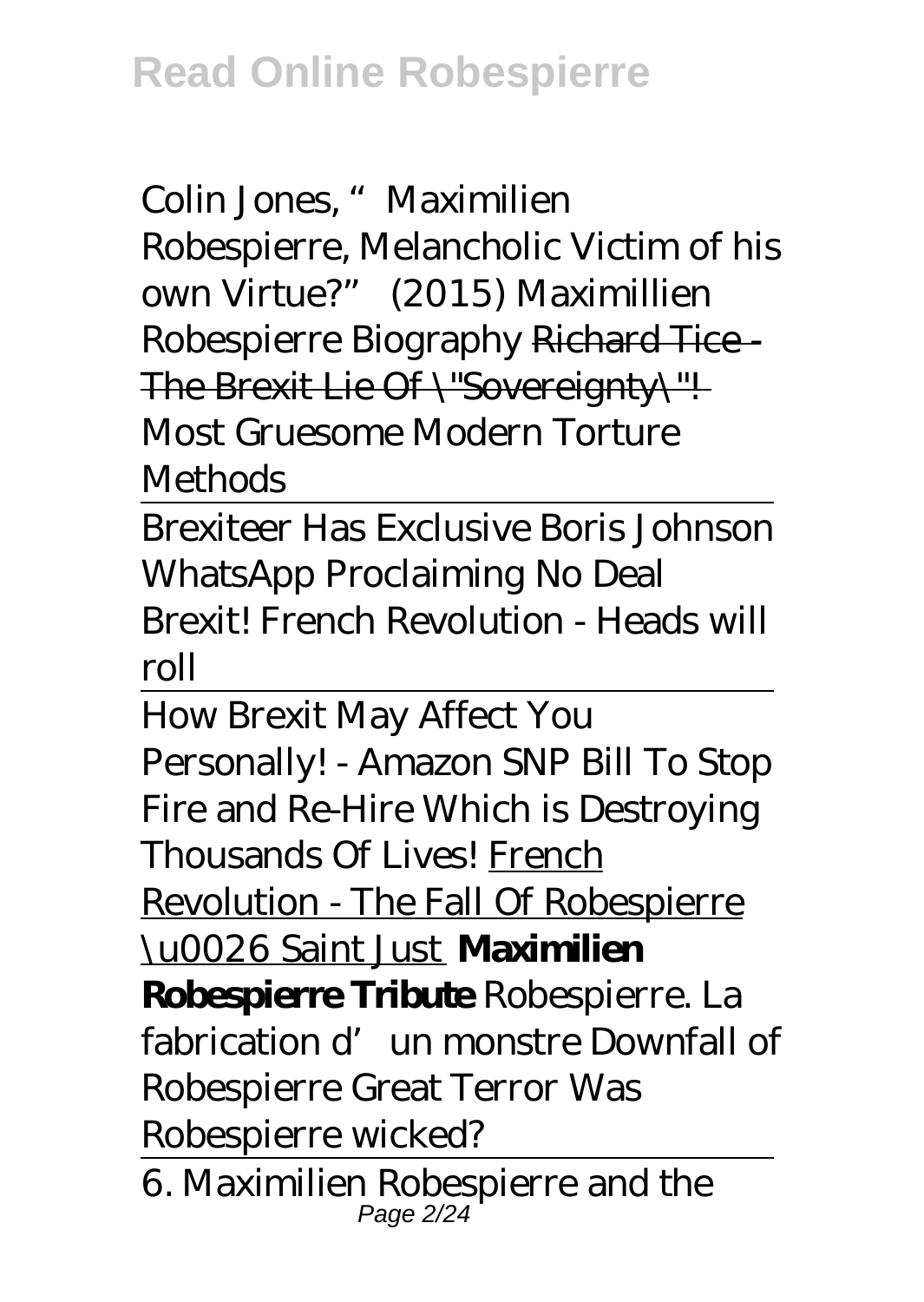French RevolutionThe French Revolution: Crash Course World History #29 La fin de Robespierre *Robespierre Children's Book // Sarah Robespierre by S.L. Carson: World Leaders Past and Present: Book Review (Scripted) Rare Robespierre manuscripts go on sale* **The Robespierre Problem** Robespierre Maximilien François Marie Isidore de Robespierre (French: [mak.si.mi.lj f .swa ma. i i.zi.d d. b s.pj 6 May 1758 – 28 July 1794) was a French lawyer and statesman who was one of the best-known and most influential figures of the French Revolution.As a member of the Constituent Assembly and the Jacobin Club, he campaigned for universal manhood suffrage and the ...

Maximilien Robespierre - Wikipedia Page 3/24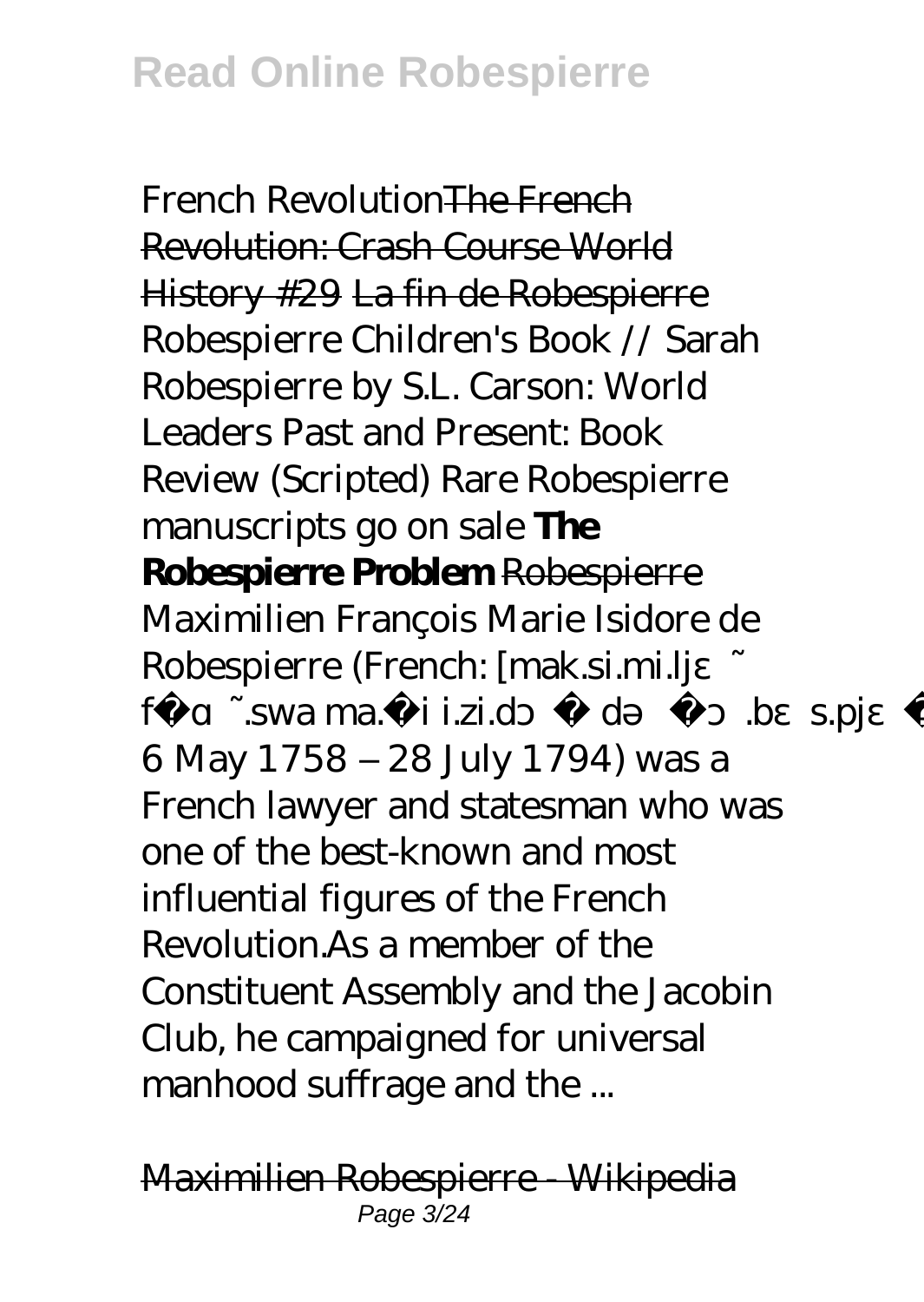Maximilien Robespierre, in full Maximilien-François-Marie-Isidore de Robespierre, (born May 6, 1758, Arras, France—died July 28, 1794, Paris), radical Jacobin leader and one of the principal figures in the French **Revolution** 

Maximilien Robespierre | Biography, French Revolution ...

Maximilien de Robespierre was a radical Jacobin leader and one of the principal figures in the French Revolution. In the latter months of 1793, he came to dominate the Committee of Public Safety,...

Maximilien de Robespierre - Death, Quotes & Facts - Biography Maximilien Robespierre A portrait of the young Robespierre on entering practice as a lawyer Maximilien Page 4/24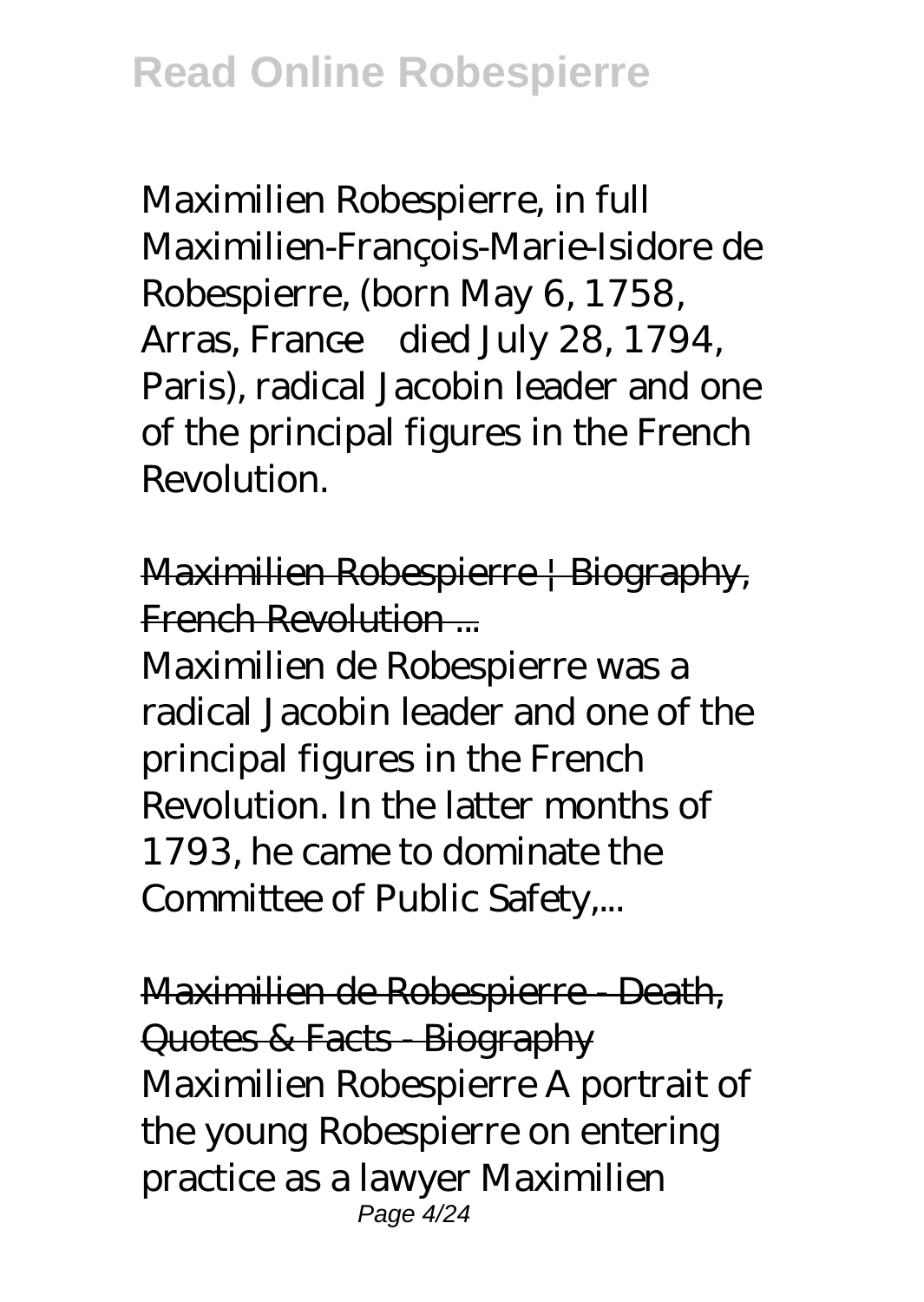François de Robespierr e (1758-1794) was the most significant leader of the French Revolution's radical period. He has divided historians and modern thinkers, just as he divided opinion in his own time.

Maximilien Robespierre - French Revolution Maximilien Robespierre © Robespierre was a French lawyer and politician who became one of the most influential figures of the French Revolution. Maximilien Marie Isidore de Robespierre was born in...

BBC - History - Historic Figures: Maximilien Robespierre ...

Maximilien Robespierre, the architect of the French Revolution's Reign of Terror, is overthrown and arrested by the National Convention. As the Page 5/24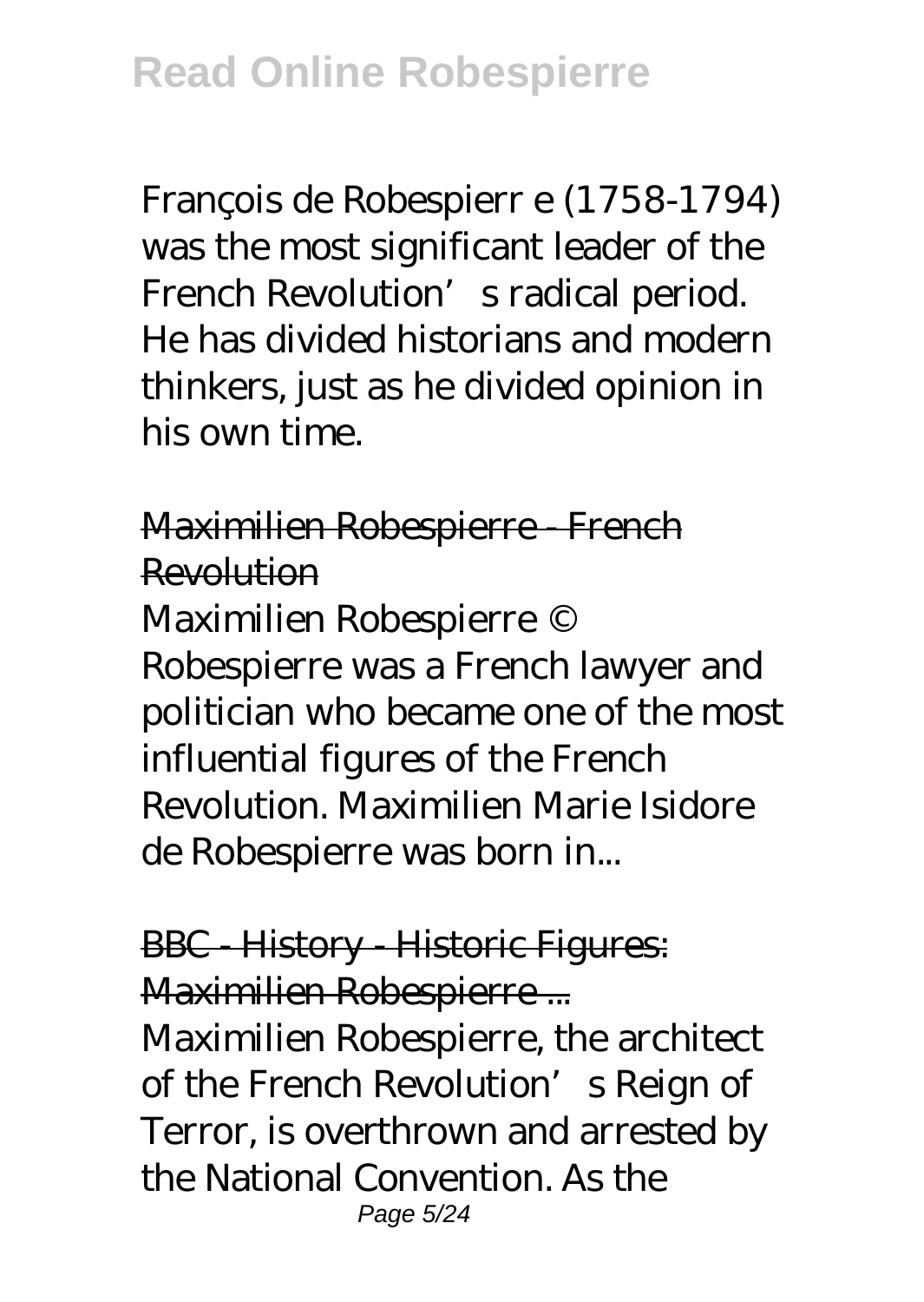leading member of the Committee of Public Safety from...

Robespierre overthrown in France - **HISTORY** 

Maximilien Robespierre was born in northern France on May 6, 1758. After his parents died, Maximilien and his three siblings went to live with their grandparents. Young Maximilien was a smart child who enjoyed reading and studying law. He soon followed in his father's footsteps by attending school in Paris to become a lawyer.

French Revolution for Kids: Maximilien Robespierre Biography The fall of Maximilien Robespierre came in July 1794, the month of Thermidor in Year II in the revolutionary calendar. On July 28th, Page 6/24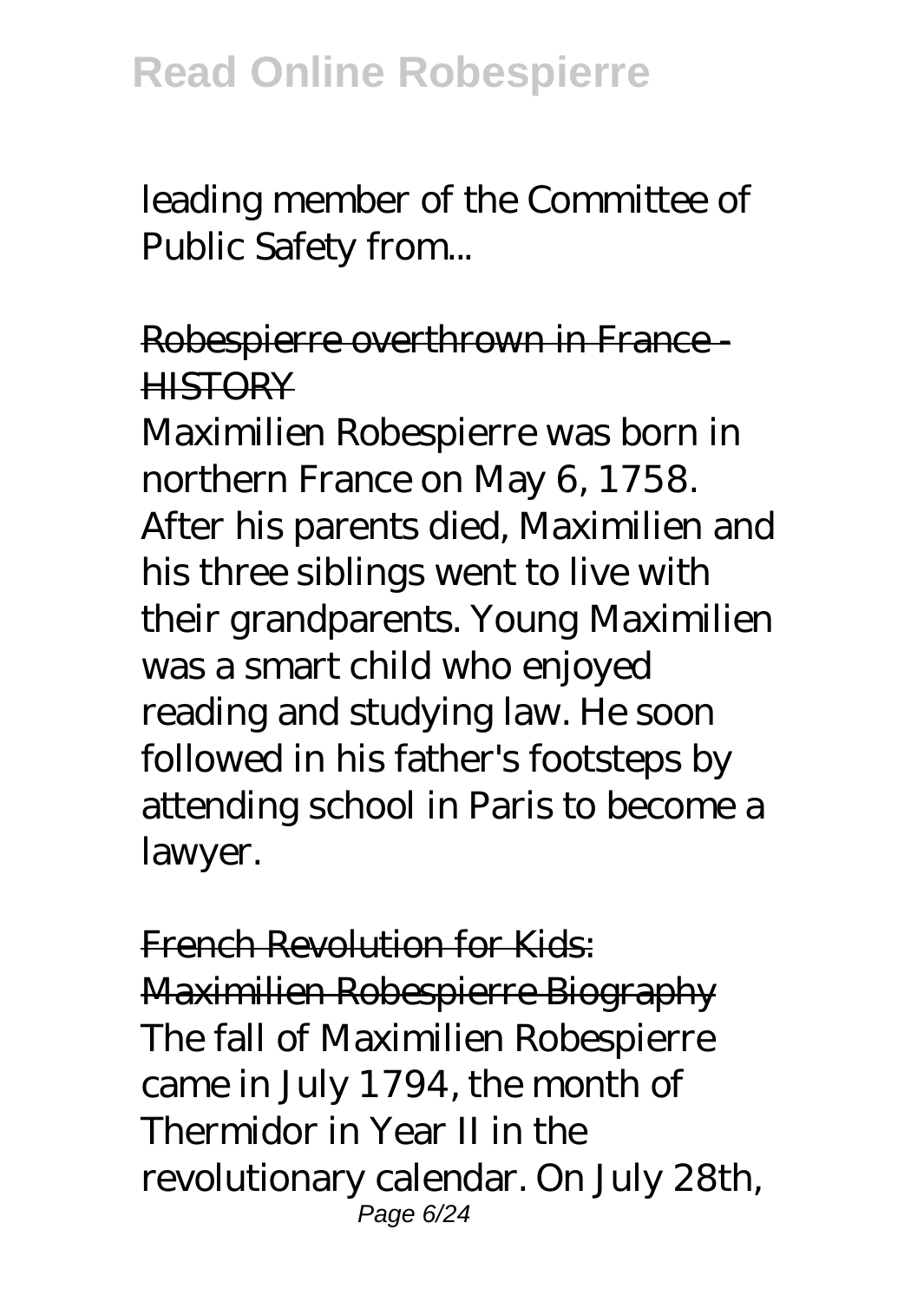Robespierre's life ended on the guillotine, the instrument of death to which he had condemned so many others. His demise effectively brought the Reign of Terror to an end.

The fall of Robespierre French Revolution

The Coup d'état of 9 Thermidor or the Fall of Maximilien Robespierre refers to the series of events beginning with Maximilien Robespierre 's address to the National Convention on 8 Thermidor Year II (26 July 1794), his arrest the next day, and his execution on 10 Thermidor Year II (28 July 1794).

Fall of Maximilien Robespierre - Wikipedia

During the Terror, the Committee of Public Safety (of which Maximilien de Page 7/24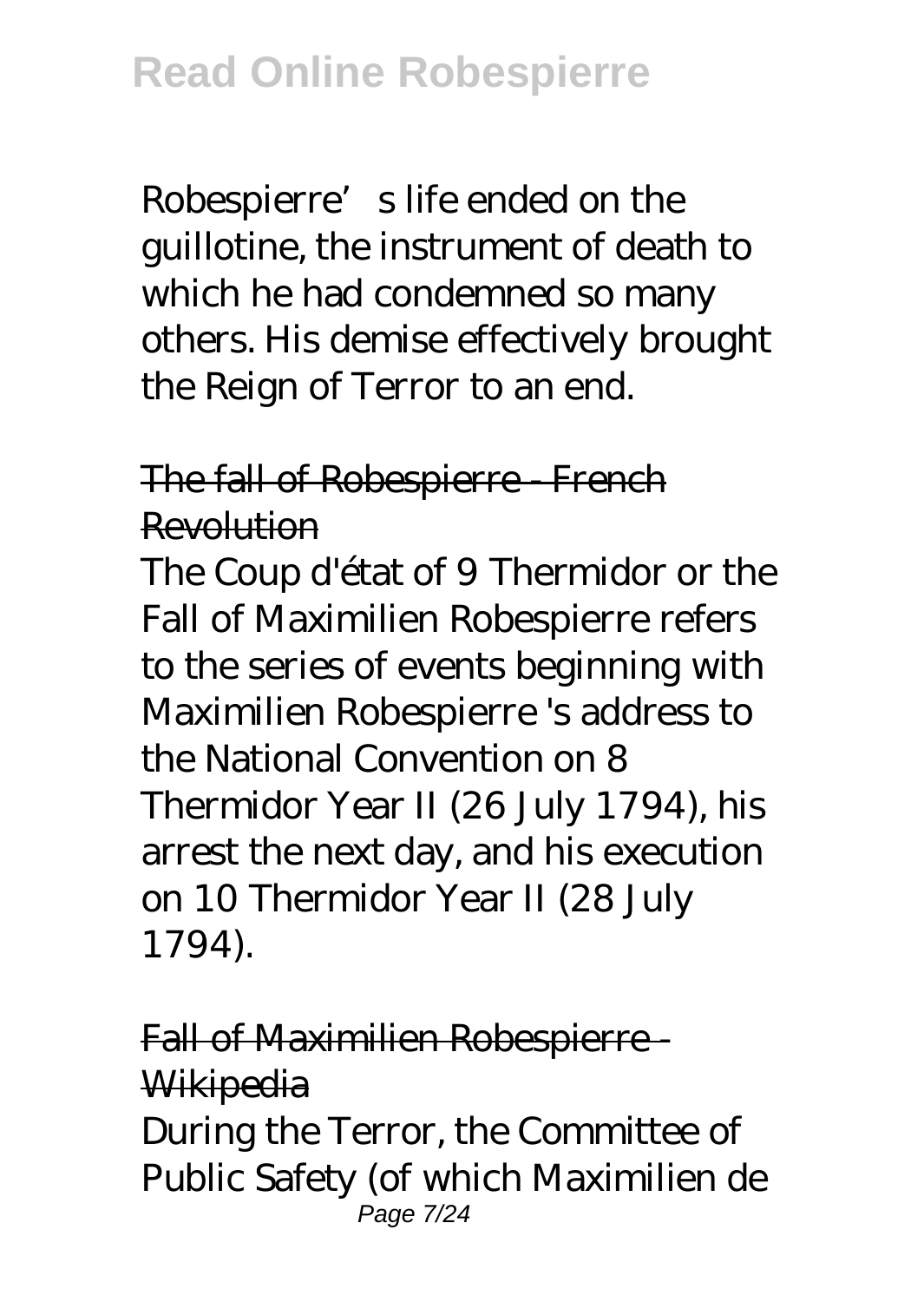Robespierre was the most prominent member) exercised virtual dictatorial control over the French government. In the spring of 1794, it eliminated its enemies to the left (the Hébertists) and to the right (the Indulgents, or followers of Georges Danton).

Reign of Terror | History, Significance, & Facts | Britannica Maximilien de Robespierre, a key figure in the French Revolution, helped to upend the monarchy. But while his 'Reign of Terror' reinvigorated the Revolution, it ended in as bloody a fashion as it...

Robespierre and the Reign of Terror - **HISTORY** 

Leading the betrayal of the Revolution's initial ideals and its transformation into a murderous Page 8/24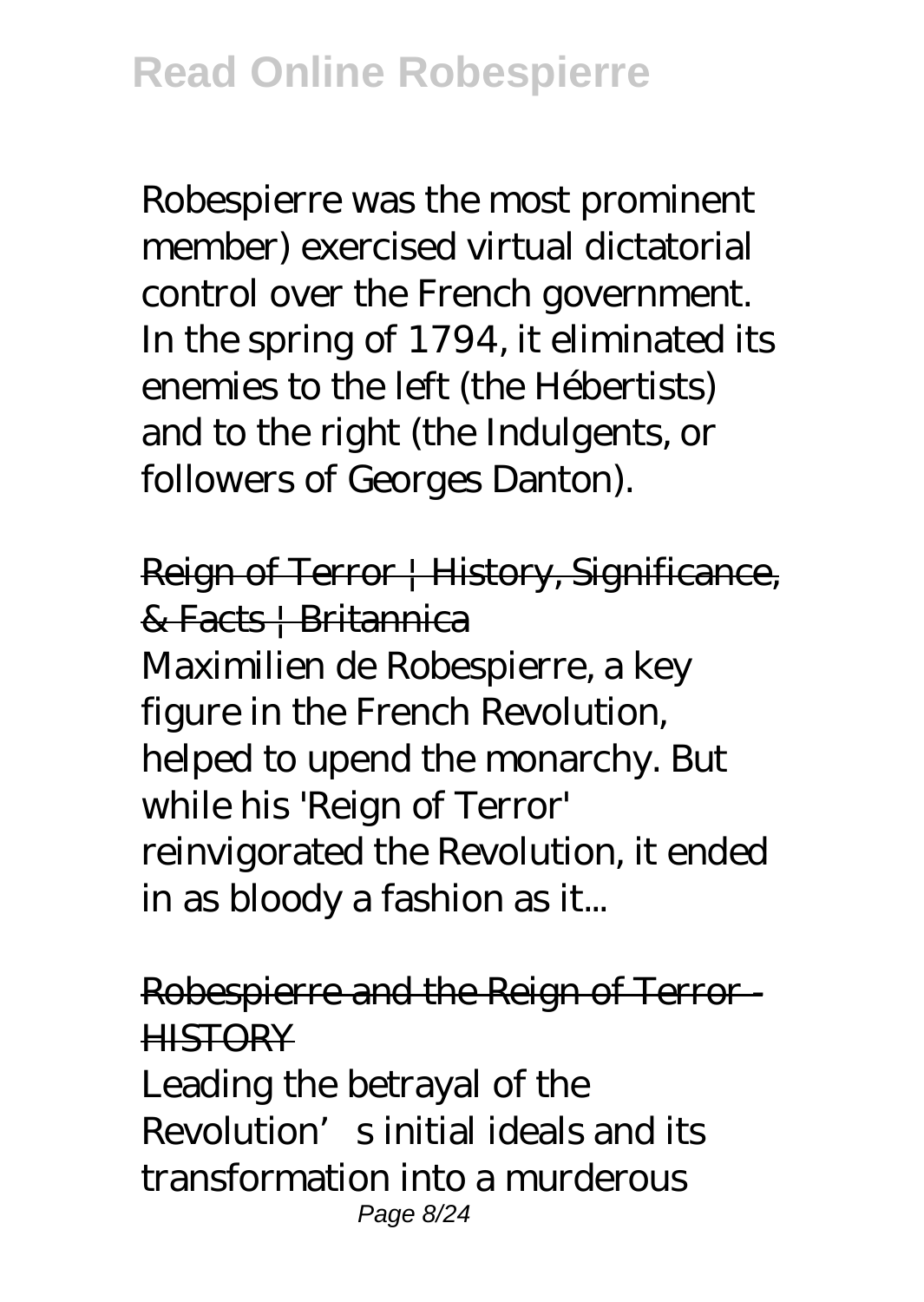ideological tyranny was Maximilien Robespierre, a monster who set up a system expressly aimed at killing thousands of innocents. He knew exactly what he was doing, meant to do it, and believed he was right to do it.

Why Robespierre Chose Terror | First Totalitarian Revolution

Robespierre remains a complicated man of history. Before the overthrow of the monarchy Robespierre was a hesitant and anxious lawyer whose physical countenance was fatigued and pale. His natural talents were mediocre and intellectually Robespierre was inferior to the leaders of the revolution, such as, Danton or Mirabeau.

Robespierre's Transformation and Page  $9/24$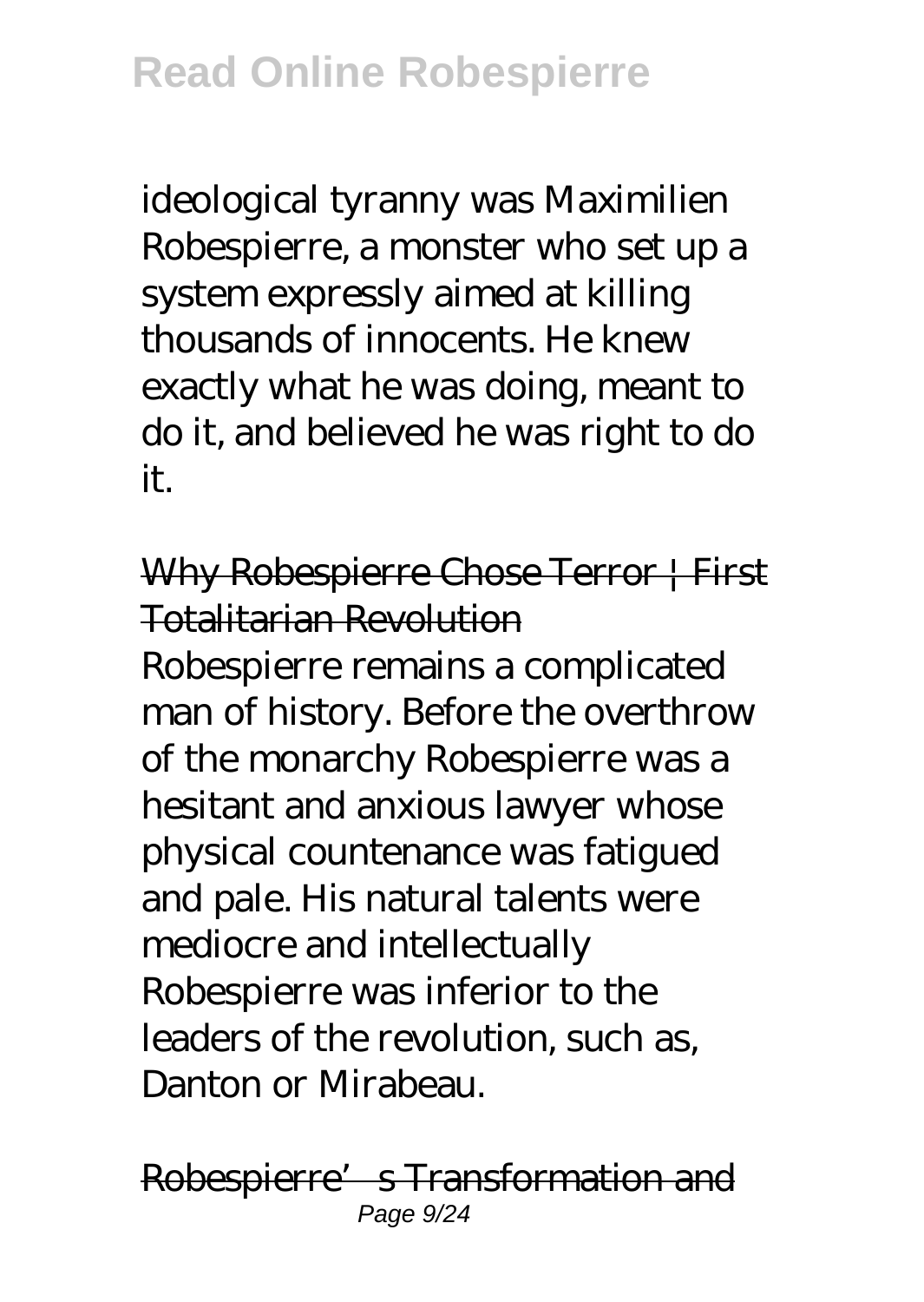the French Revolution Robes·pierre (r $bz$  pîr, -p -âr, rôb s-py r ), Maximilien François Marie Isidore de 1758-1794.

Robespierre - definition of Robespierre by The Free Dictionary Maximilien Robespierre was an eminent French politician and lawyer. He was one of the most influential figures associated with the 'Reign Of Terror' and the 'French Revolution'. He served as a member of the 'Committee of Public Safety'.

37 Mind-Blowing Quotes By Maximilien Robespierre Maximilien Robespierre, 1758-1794 Maximilien Marie Isidore de Robespierre was born, of Irish origin, at Arras, May 6, 1758. He was admitted avocat in 1781, and was Page 10/24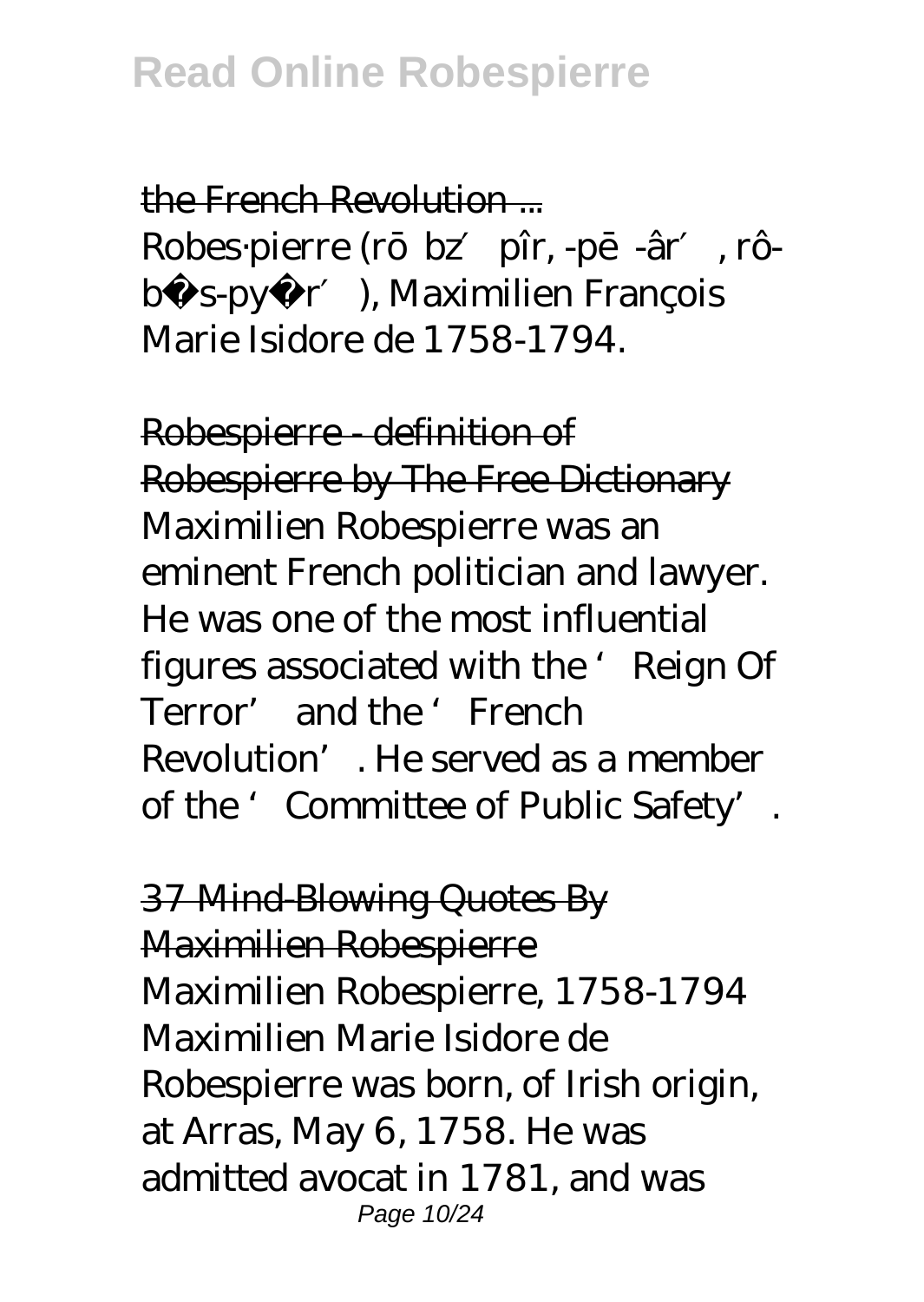elected to the Estates General in 1789 by Artois. He attached himself to the extreme left wing, and soon commanded attention.

## Maximilien Robespierre, 1758-1794 - **History Guide**

Robespierre was the architect of the Reign of Terror in France. His name is often associated with the French Revolution. He started out representing the Third Estate, advocating for basic human...

What was the significance of Maximilien Robespierre in the ... Robespierre, a Jacobin, was one of the most radical leaders of the French Revolution. He was in charge of the government during the Reign of Terror, when thousands of persons were executed without trial. After a Page 11/24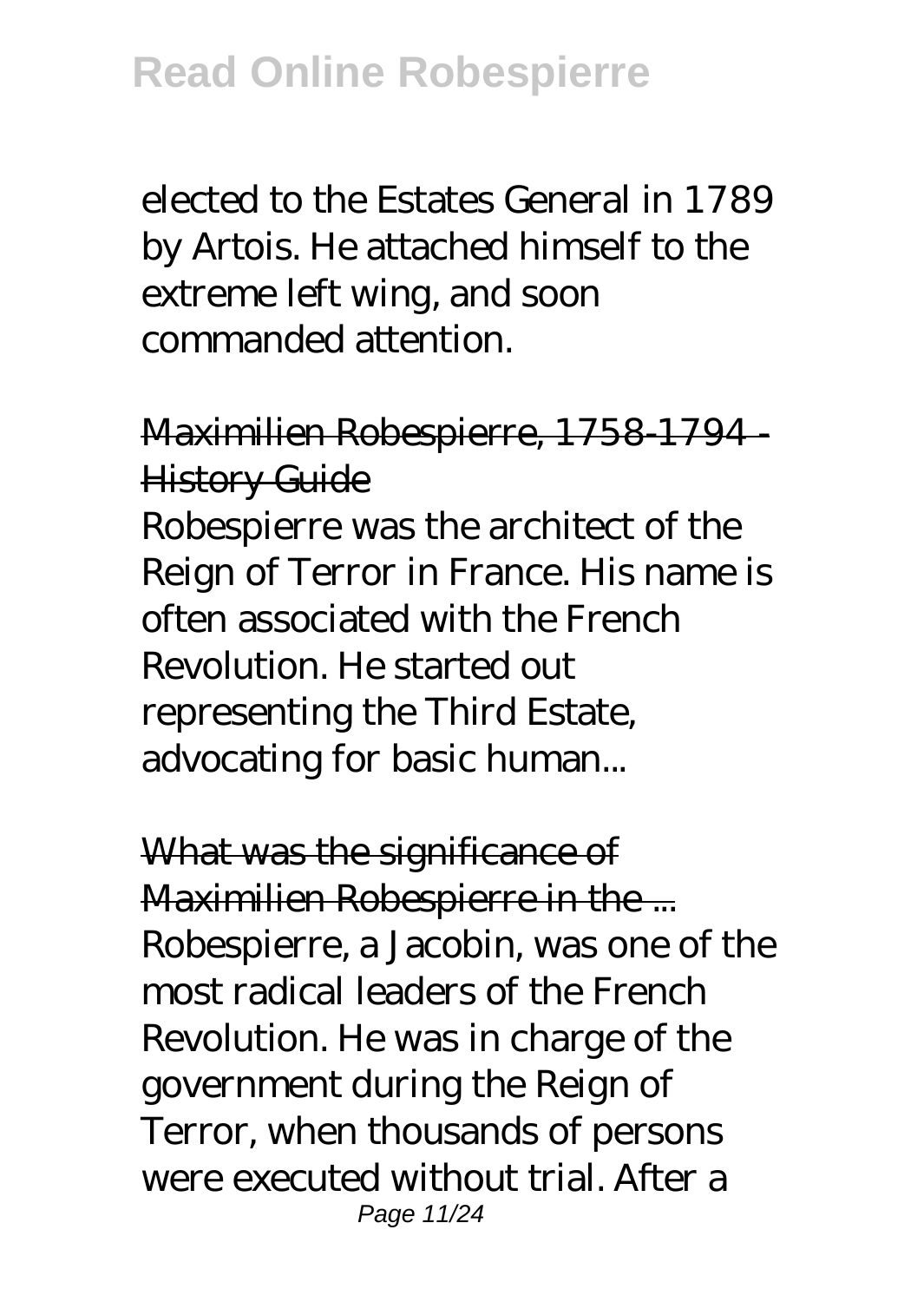public reaction against his extreme policies, he was executed without trial.

Robespierre | Definition of Robespierre at Dictionary.com Gillian Robespierre was born on June 29, 1978 in Brooklyn, New York, USA. She is a director and writer, known for Obvious Child (2014), Landline (2017) and Untitled Divorce Comedy. See full bio »

Reign of Terror aka The Black Book (1949) **THE FRENCH REVOLUTION by Hilaire Belloc - FULL AudioBook | Greatest Audio Books Terror Robespierre and the French Revolution**

The French Revolution - OverSimplified (Part 1) Reign of Page 12/24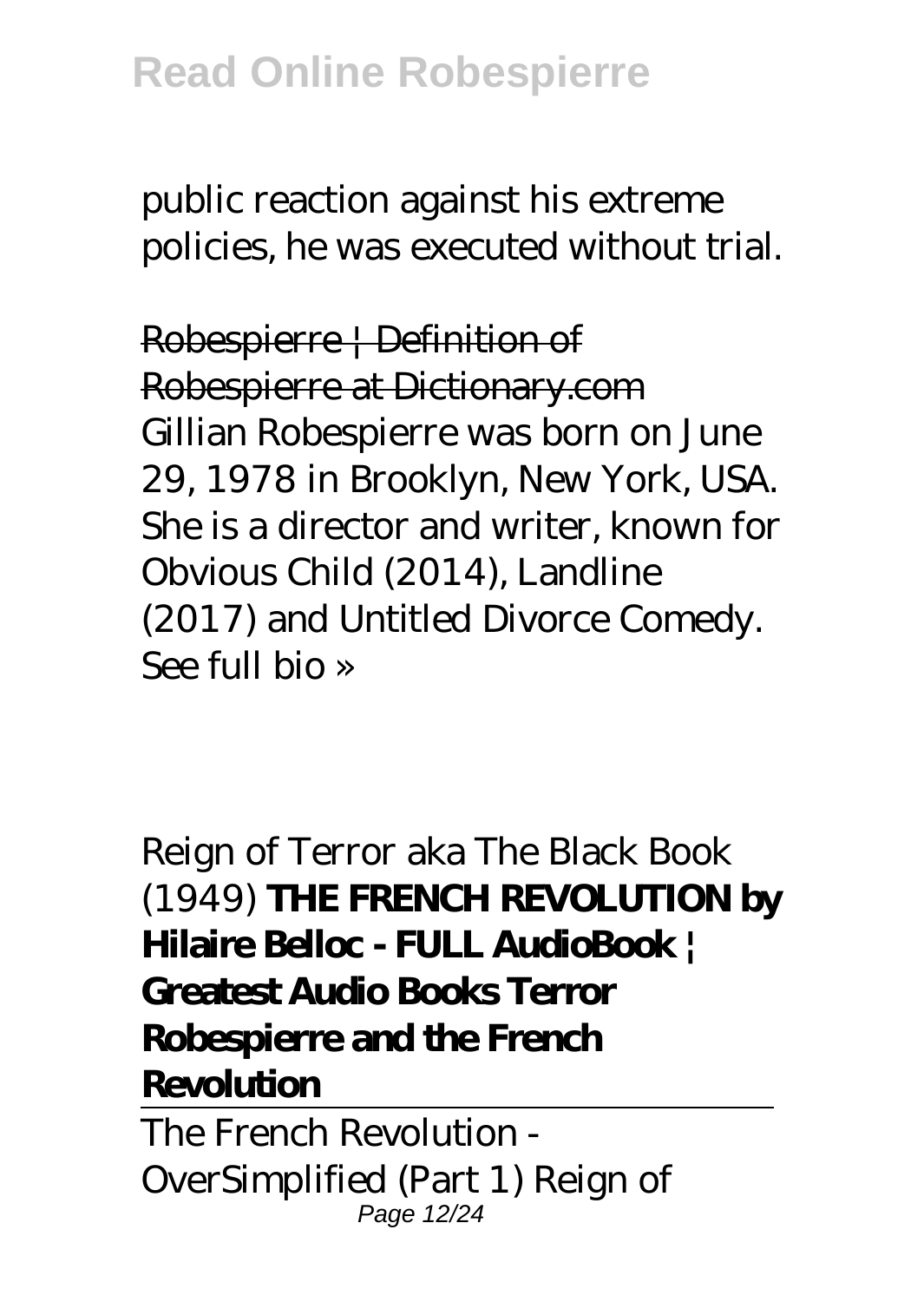Terror (1949) - Tortured by Robespierre *Maximilien Robespierre Documentary - Biography of the life of Maximilien Robespierre* CLASSIC MOVIE: The Black Book | Reign of Terror FILM NOIR | FULL LENGTH crime drama [USA, 1949, HD] Maximilien Robespierre: The Reign of Terror *Maximilien de Robespierre's last speech Maximilien Robespierre and the Reign of Terror (Full Series) Colin Jones, "Maximilien Robespierre, Melancholic Victim of his own Virtue?" (2015) Maximillien Robespierre Biography* Richard Tice - The Brexit Lie Of \"Sovereignty\"!-*Most Gruesome Modern Torture Methods*

Brexiteer Has Exclusive Boris Johnson WhatsApp Proclaiming No Deal Brexit! French Revolution - Heads will roll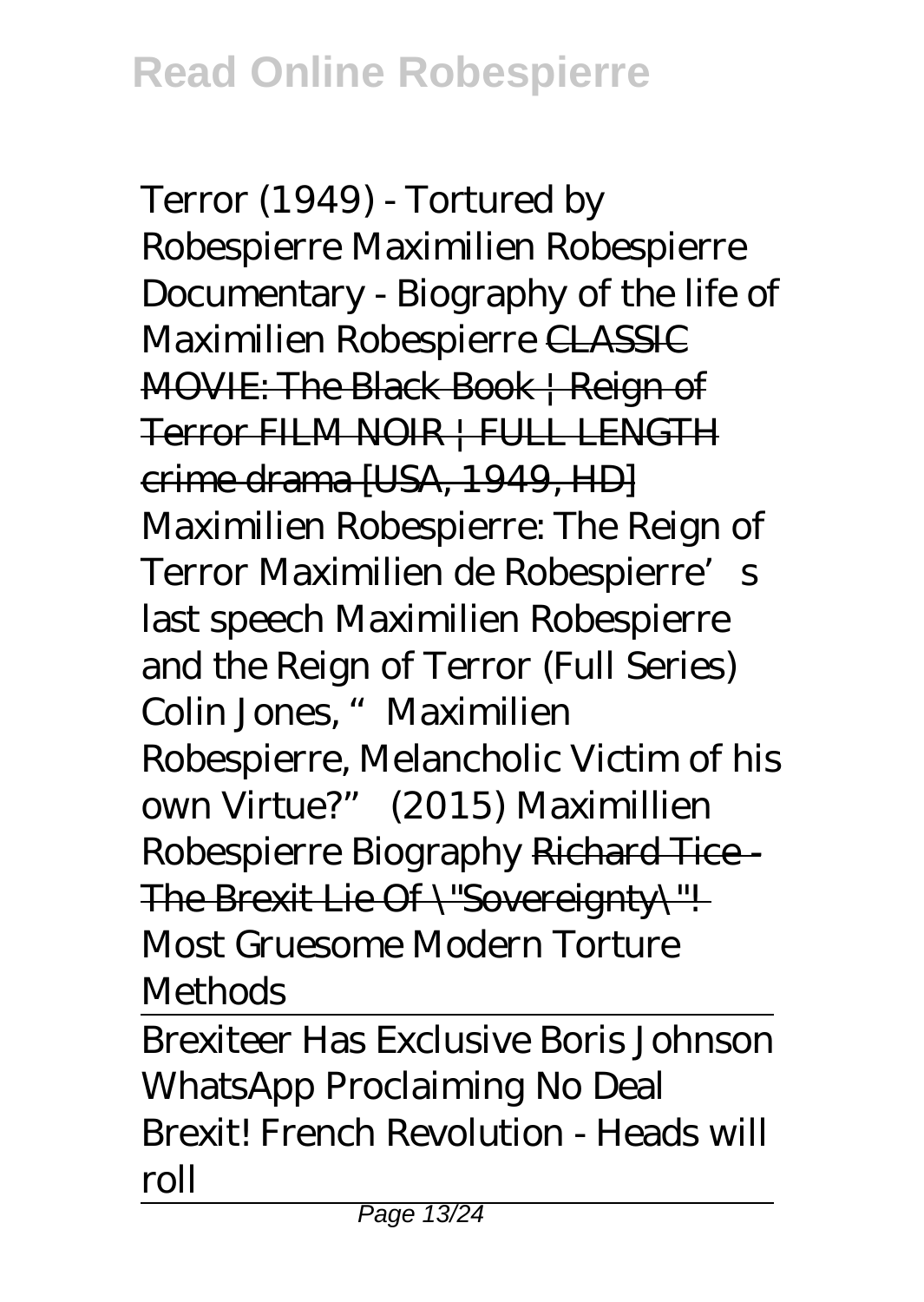How Brexit May Affect You Personally! - Amazon SNP Bill To Stop Fire and Re-Hire Which is Destroying Thousands Of Lives! French Revolution - The Fall Of Robespierre \u0026 Saint Just **Maximilien Robespierre Tribute** Robespierre. La fabrication d'un monstre *Downfall of Robespierre Great Terror* Was Robespierre wicked?

6. Maximilien Robespierre and the French RevolutionThe French Revolution: Crash Course World History #29 La fin de Robespierre *Robespierre Children's Book // Sarah Robespierre by S.L. Carson: World Leaders Past and Present: Book Review (Scripted) Rare Robespierre manuscripts go on sale* **The Robespierre Problem** Robespierre Maximilien François Marie Isidore de Robespierre (French: [mak.si.mi.lj Page 14/24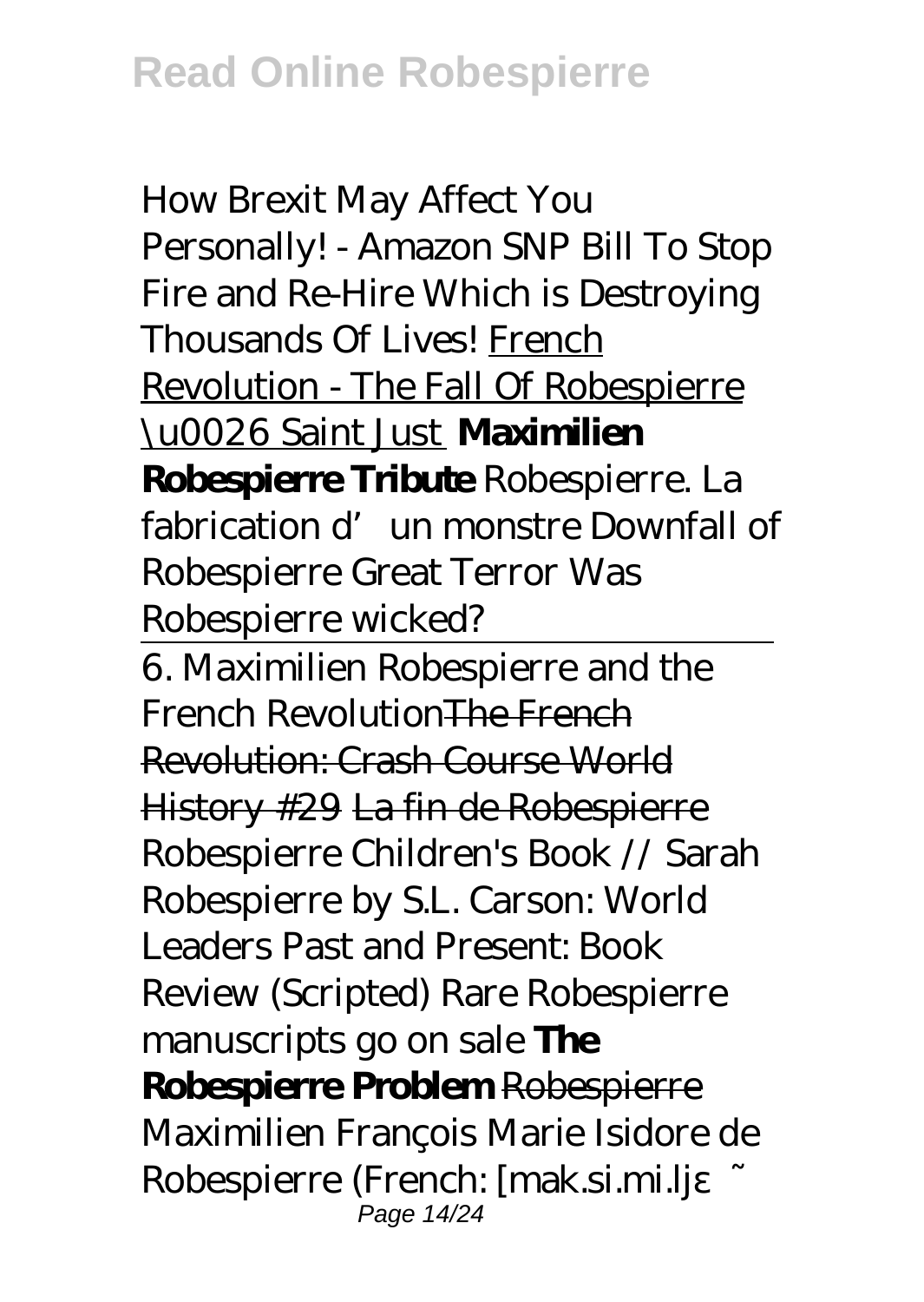f .swa ma. i i.zi.d d. b s.pj 6 May 1758 – 28 July 1794) was a French lawyer and statesman who was one of the best-known and most influential figures of the French Revolution.As a member of the Constituent Assembly and the Jacobin Club, he campaigned for universal manhood suffrage and the ...

Maximilien Robespierre - Wikipedia Maximilien Robespierre, in full Maximilien-François-Marie-Isidore de Robespierre, (born May 6, 1758, Arras, France—died July 28, 1794, Paris), radical Jacobin leader and one of the principal figures in the French Revolution.

Maximilien Robespierre | Biography, French Revolution ... Maximilien de Robespierre was a Page 15/24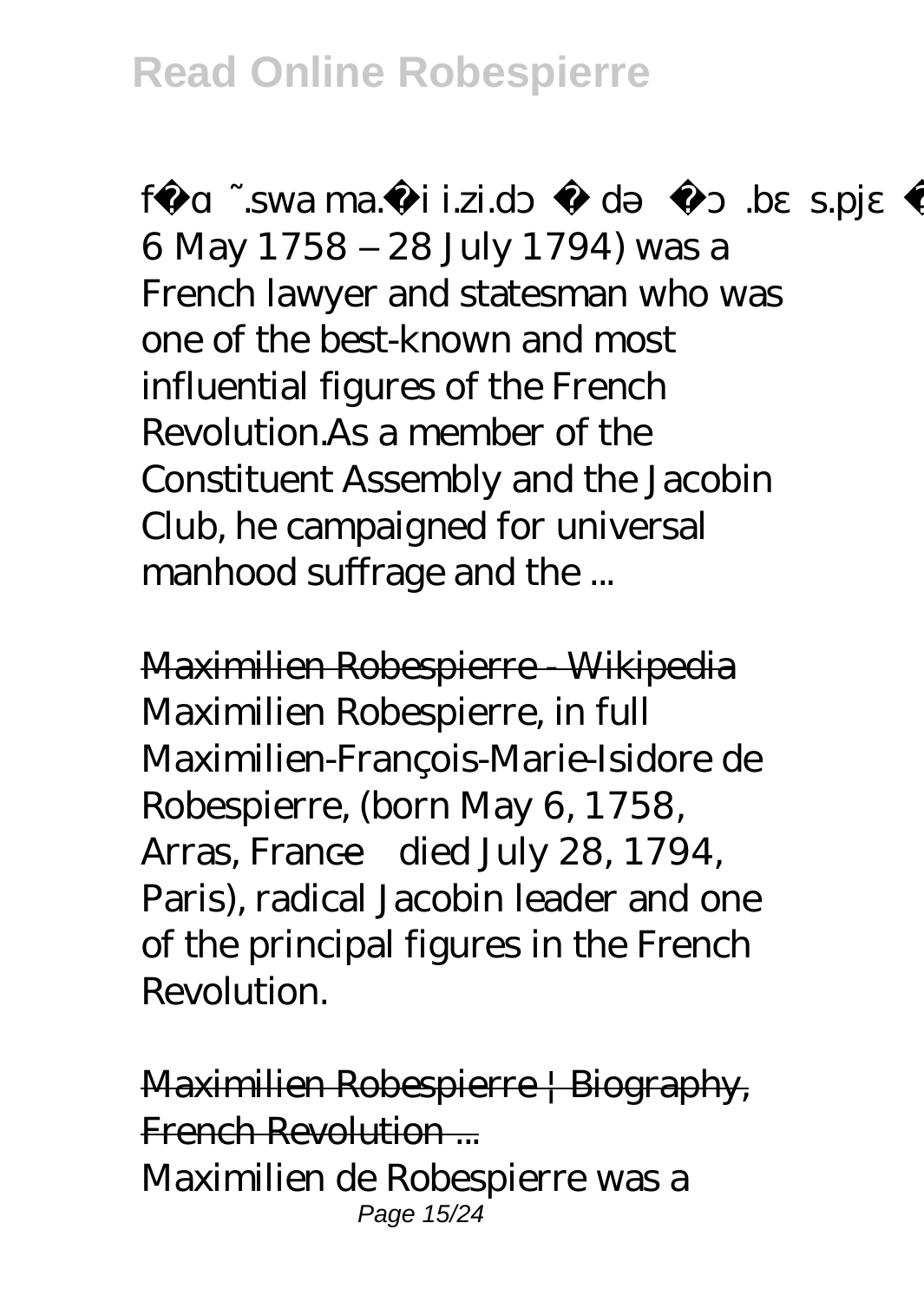radical Jacobin leader and one of the principal figures in the French Revolution. In the latter months of 1793, he came to dominate the Committee of Public Safety,...

Maximilien de Robespierre - Death, Quotes & Facts Biography Maximilien Robespierre A portrait of the young Robespierre on entering practice as a lawyer Maximilien François de Robespierr e (1758-1794) was the most significant leader of the French Revolution's radical period. He has divided historians and modern thinkers, just as he divided opinion in his own time.

Maximilien Robespierre - French **Revolution** Maximilien Robespierre © Robespierre was a French lawyer and Page 16/24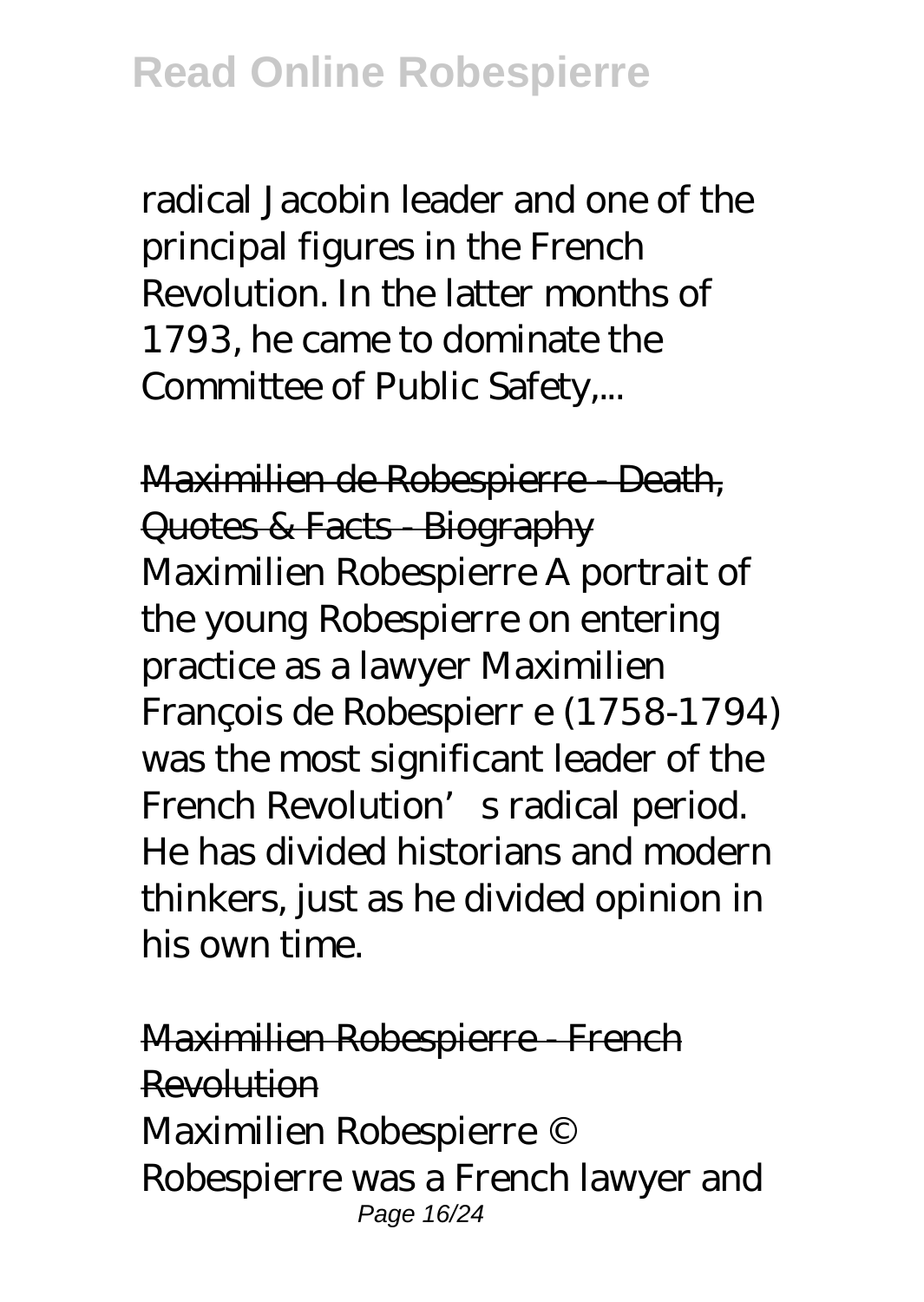politician who became one of the most influential figures of the French Revolution. Maximilien Marie Isidore de Robespierre was born in...

BBC - History - Historic Figures: Maximilien Robespierre ... Maximilien Robespierre, the architect of the French Revolution's Reign of Terror, is overthrown and arrested by the National Convention. As the leading member of the Committee of Public Safety from...

### Robespierre overthrown in France - **HISTORY**

Maximilien Robespierre was born in northern France on May 6, 1758. After his parents died, Maximilien and his three siblings went to live with their grandparents. Young Maximilien was a smart child who enjoyed Page 17/24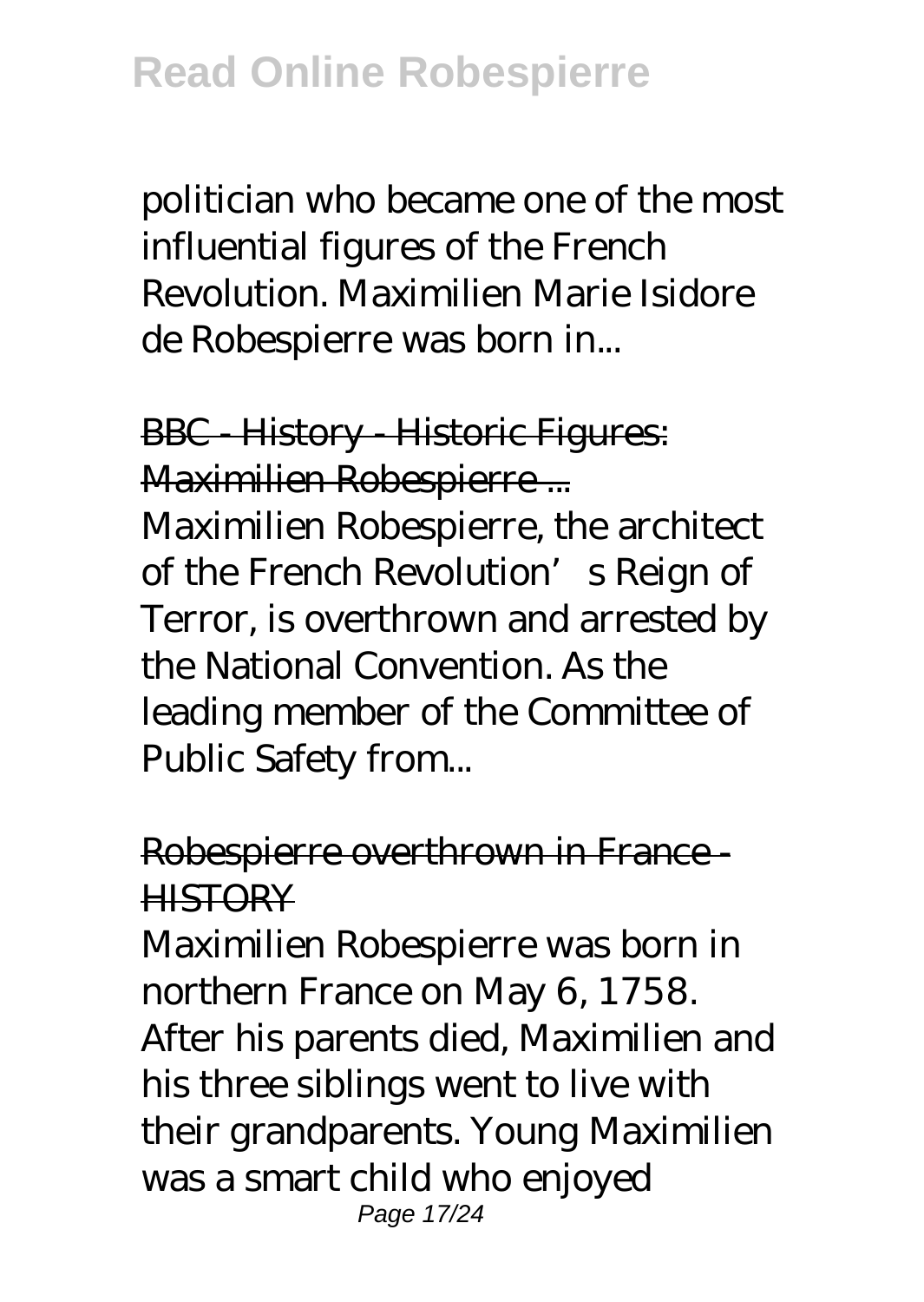reading and studying law. He soon followed in his father's footsteps by attending school in Paris to become a lawyer.

French Revolution for Kids: Maximilien Robespierre Biography The fall of Maximilien Robespierre came in July 1794, the month of Thermidor in Year II in the revolutionary calendar. On July 28th, Robespierre's life ended on the guillotine, the instrument of death to which he had condemned so many others. His demise effectively brought the Reign of Terror to an end.

#### The fall of Robespierre - French Revolution

The Coup d'état of 9 Thermidor or the Fall of Maximilien Robespierre refers to the series of events beginning with Page 18/24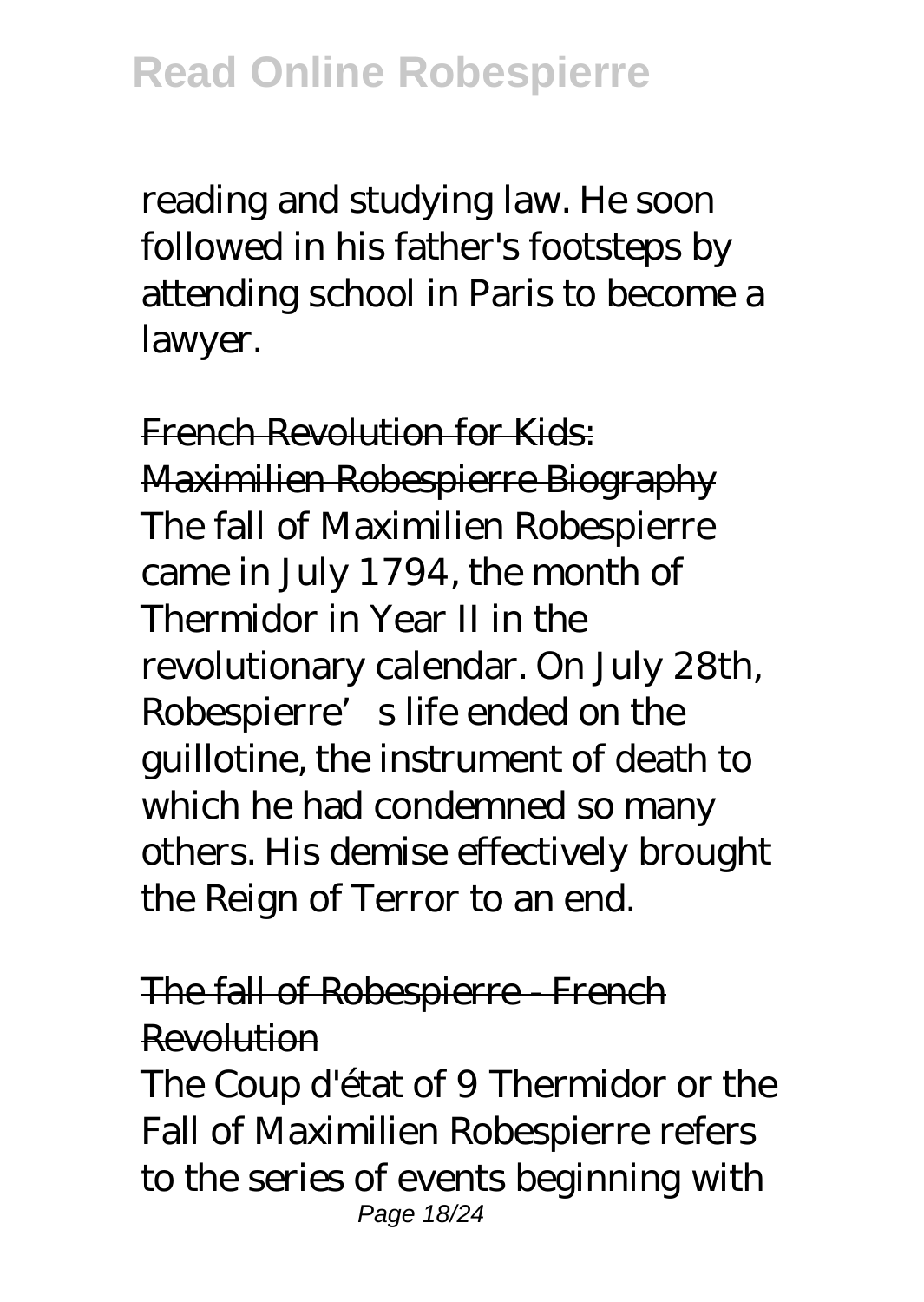Maximilien Robespierre 's address to the National Convention on 8 Thermidor Year II (26 July 1794), his arrest the next day, and his execution on 10 Thermidor Year II (28 July 1794).

### Fall of Maximilien Robespierre-**Wikipedia**

During the Terror, the Committee of Public Safety (of which Maximilien de Robespierre was the most prominent member) exercised virtual dictatorial control over the French government. In the spring of 1794, it eliminated its enemies to the left (the Hébertists) and to the right (the Indulgents, or followers of Georges Danton).

Reign of Terror | History, Significance, & Facts | Britannica Maximilien de Robespierre, a key Page 19/24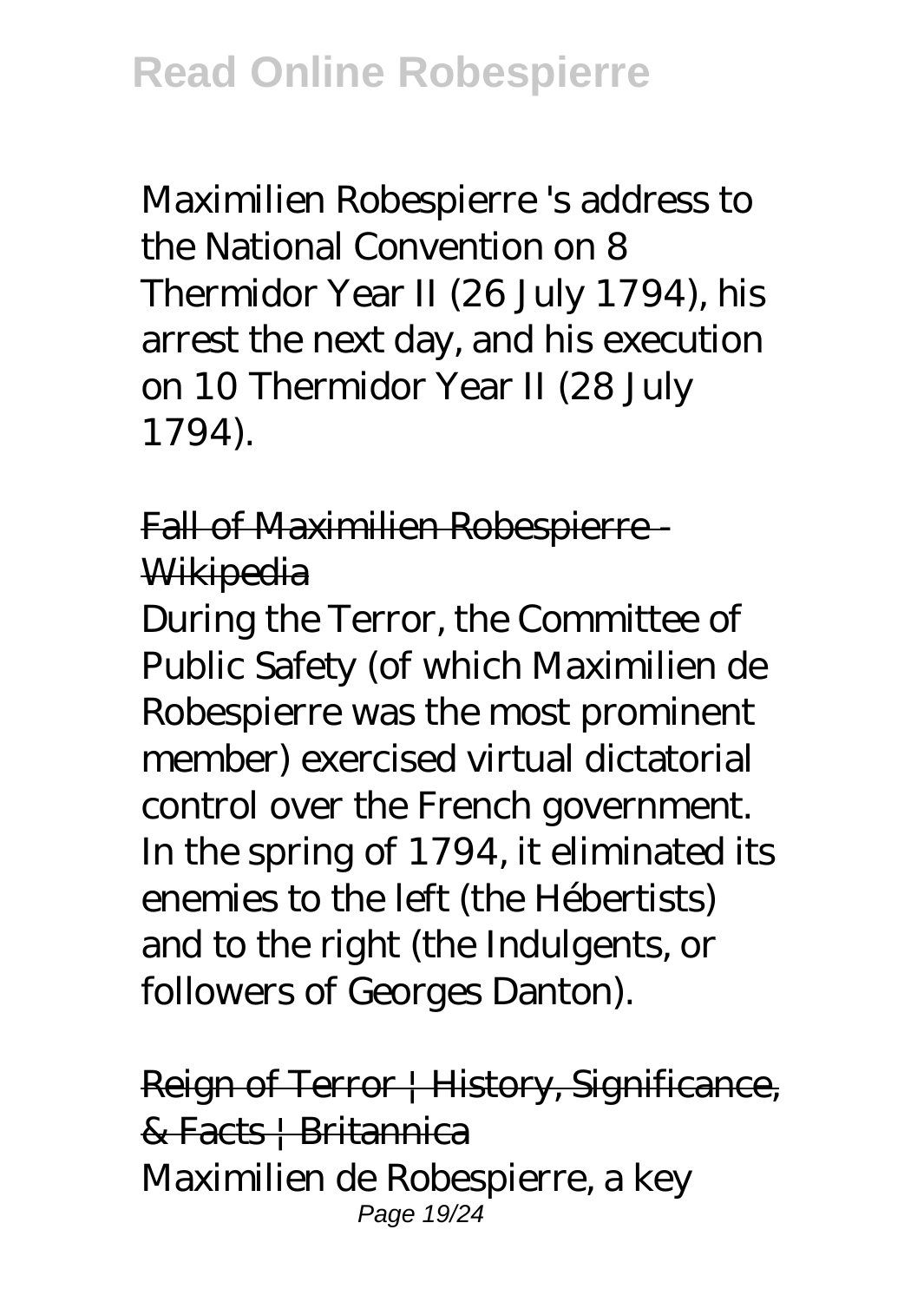figure in the French Revolution, helped to upend the monarchy. But while his 'Reign of Terror' reinvigorated the Revolution, it ended in as bloody a fashion as it...

Robespierre and the Reign of Terror - **HISTORY** 

Leading the betrayal of the Revolution's initial ideals and its transformation into a murderous ideological tyranny was Maximilien Robespierre, a monster who set up a system expressly aimed at killing thousands of innocents. He knew exactly what he was doing, meant to do it, and believed he was right to do it.

Why Robespierre Chose Terror | First Totalitarian Revolution Robespierre remains a complicated Page 20/24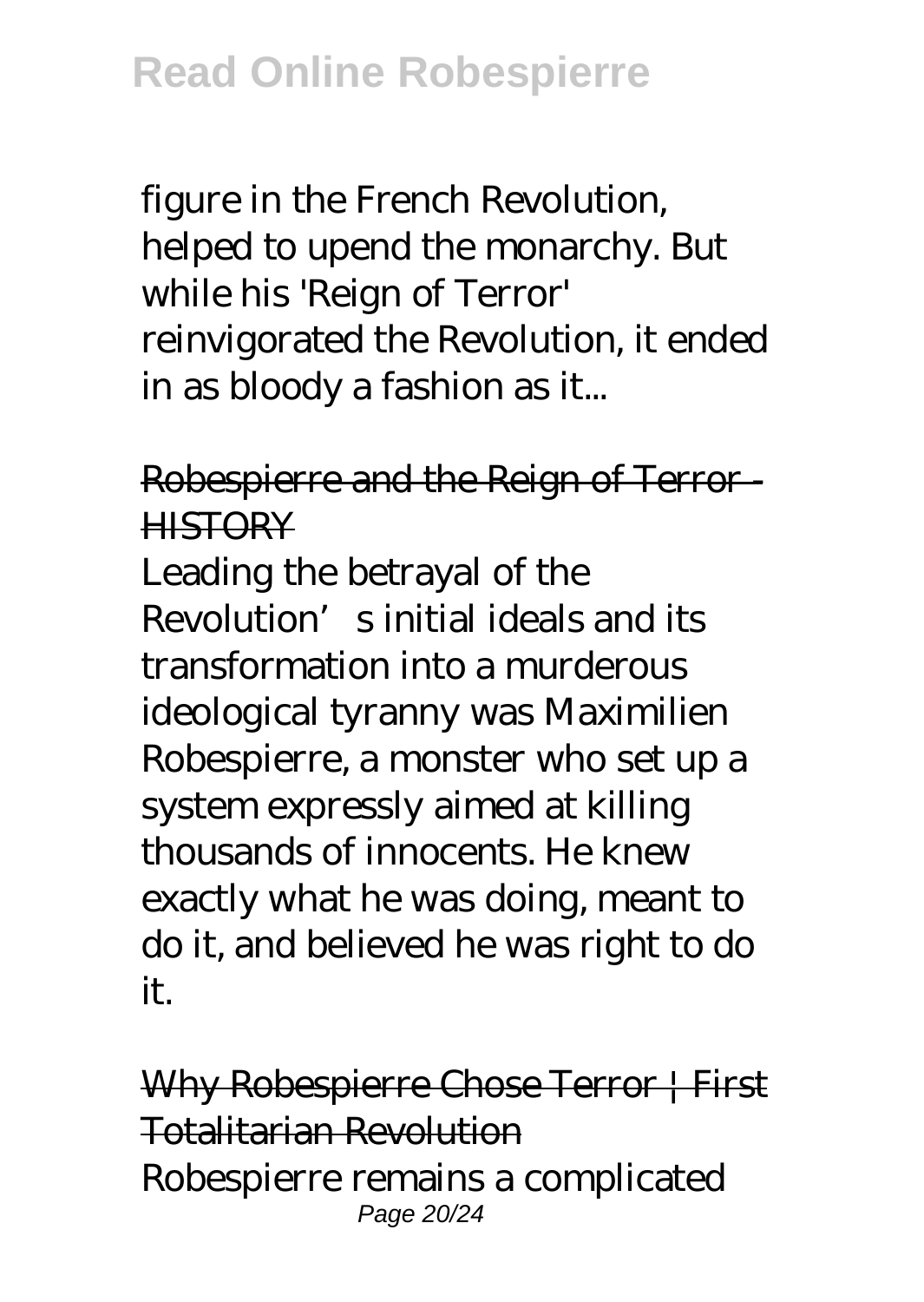man of history. Before the overthrow of the monarchy Robespierre was a hesitant and anxious lawyer whose physical countenance was fatigued and pale. His natural talents were mediocre and intellectually Robespierre was inferior to the leaders of the revolution, such as, Danton or Mirabeau.

Robespierre's Transformation and the French Revolution... Robes·pierre (r bz pîr, -p -âr, rôb s-py r ), Maximilien François Marie Isidore de 1758-1794.

Robespierre - definition of Robespierre by The Free Dictionary Maximilien Robespierre was an eminent French politician and lawyer. He was one of the most influential figures associated with the 'Reign Of Page 21/24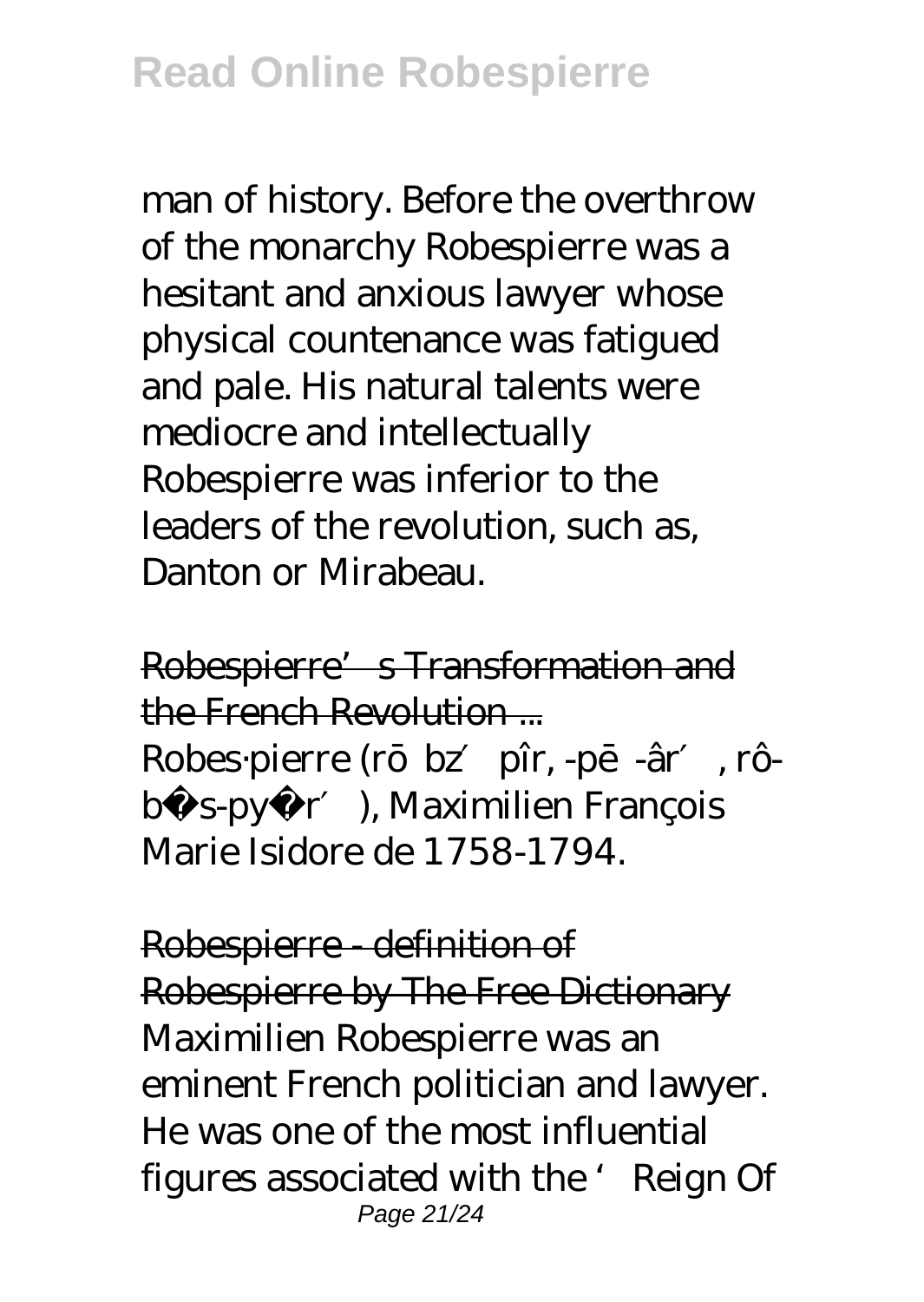## **Read Online Robespierre**

Terror' and the 'French Revolution'. He served as a member of the 'Committee of Public Safety'.

37 Mind-Blowing Quotes By Maximilien Robespierre Maximilien Robespierre, 1758-1794 Maximilien Marie Isidore de Robespierre was born, of Irish origin, at Arras, May 6, 1758. He was admitted avocat in 1781, and was elected to the Estates General in 1789 by Artois. He attached himself to the extreme left wing, and soon commanded attention.

#### Maximilien Robespierre, 1758-1794 - **History Guide**

Robespierre was the architect of the Reign of Terror in France. His name is often associated with the French Revolution. He started out Page 22/24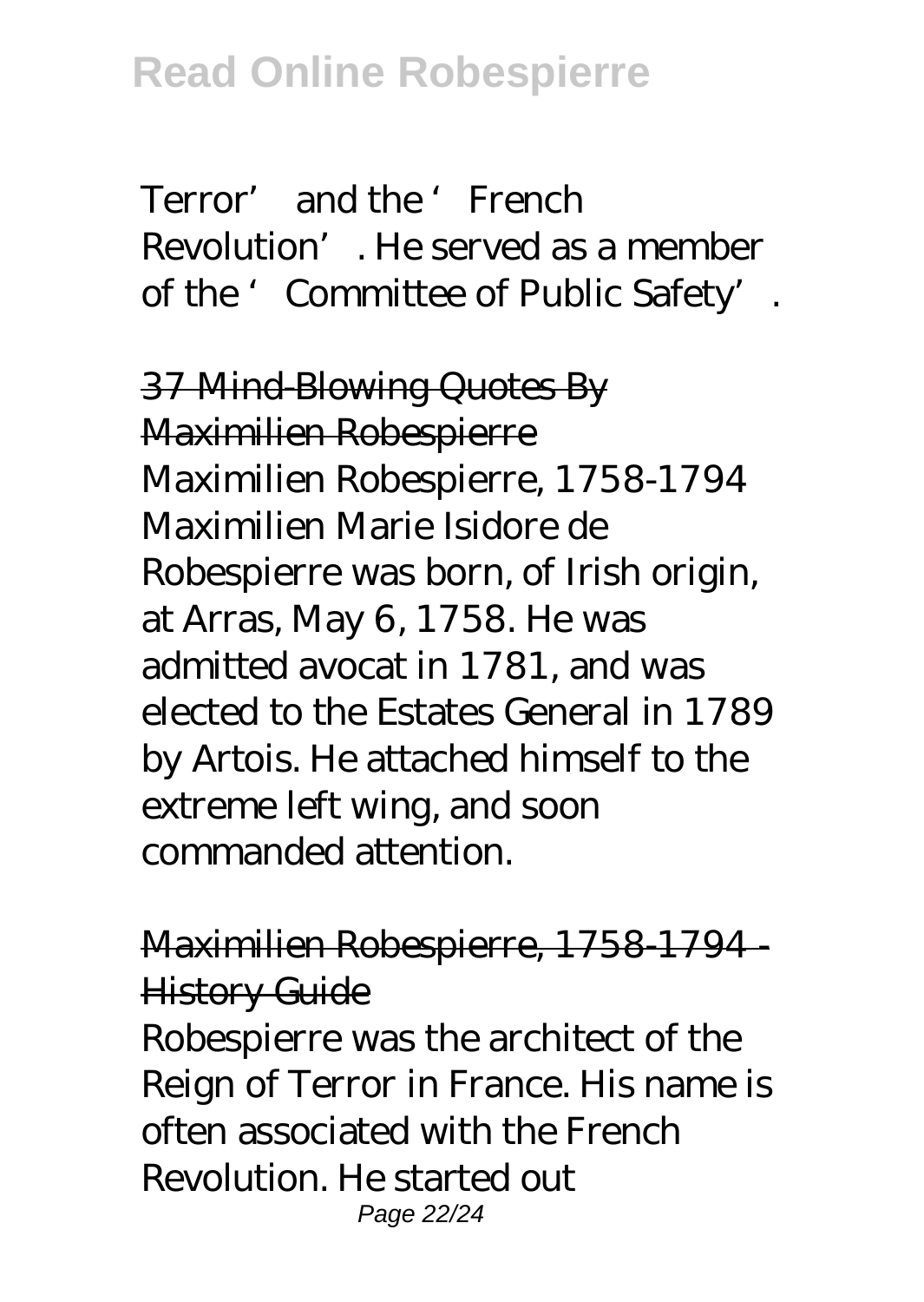representing the Third Estate, advocating for basic human...

What was the significance of Maximilien Robespierre in the ... Robespierre, a Jacobin, was one of the most radical leaders of the French Revolution. He was in charge of the government during the Reign of Terror, when thousands of persons were executed without trial. After a public reaction against his extreme policies, he was executed without trial.

Robespierre | Definition of Robespierre at Dictionary.com Gillian Robespierre was born on June 29, 1978 in Brooklyn, New York, USA. She is a director and writer, known for Obvious Child (2014), Landline (2017) and Untitled Divorce Comedy. See full bio »